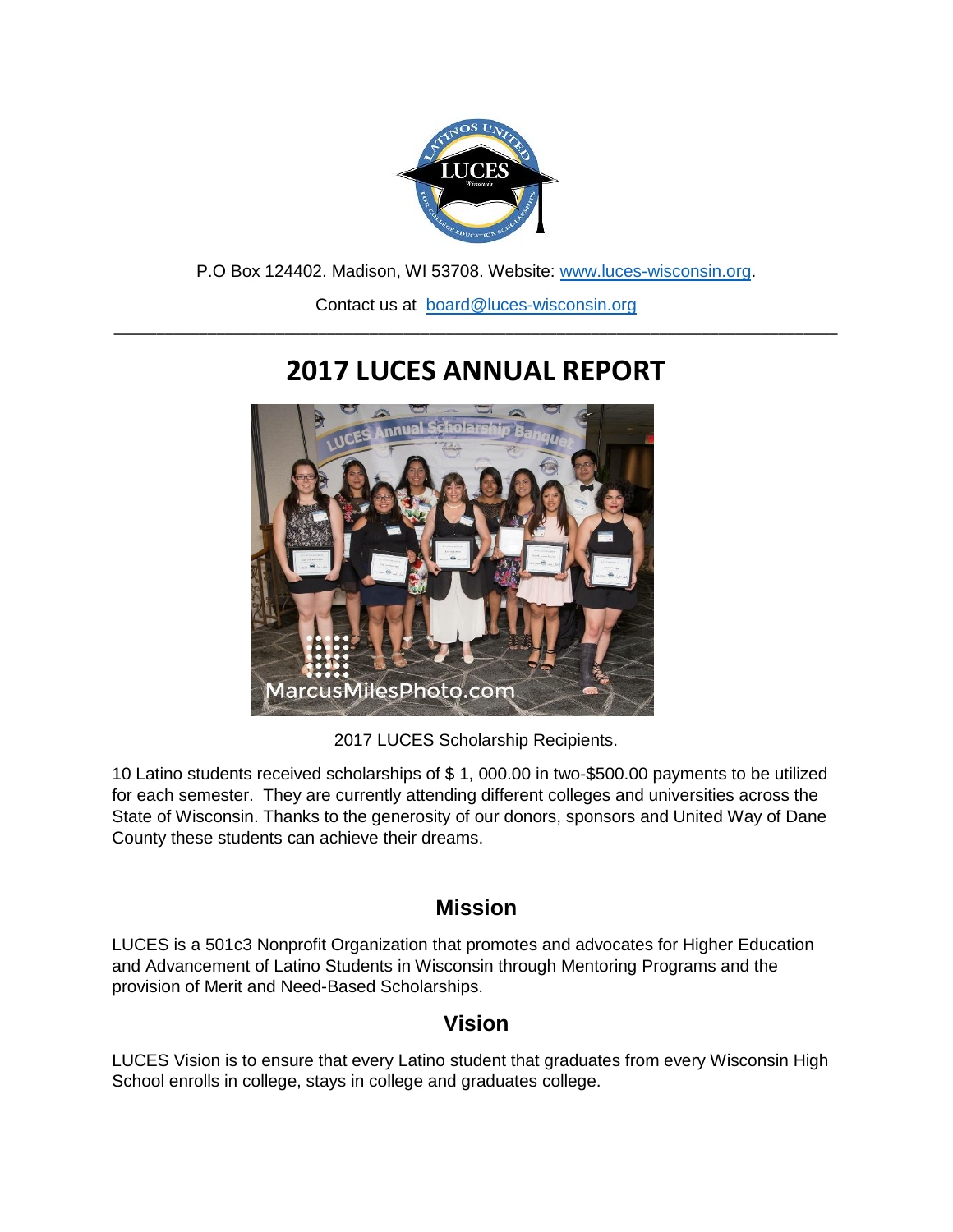# **Program Description**



"The Rising Stars" Mentoring Program

LUCES continue to work hard to provide scholarships to help pay partial tuition and help our students achieve their dreams to have a better and brighter future, for them, their families and our Wisconsin community. LUCES also offer a mentoring program called "Rising Stars" for all scholarship recipients and participates in many community activities and outreach efforts.

# **Financial Information**

LUCES became an official 501c3 in May of 2013.

### **In 2017:**

\$13,652.00 was spent on program services \$701.00 was spent on management and general expenses \$12,675.00 was spent on fundraising efforts and gala preparation.

|                              | Programs and<br><b>Services</b> | Management &<br>General | Fundraising  | Total         |
|------------------------------|---------------------------------|-------------------------|--------------|---------------|
| <b>Annual Gala Event</b>     | \$                              | \$                      | \$<br>12,675 | \$<br>12,675  |
| <b>Community Support</b>     | 1,600                           |                         |              | 1,600         |
| Memberships                  |                                 | 265                     |              | 265           |
| Mentoring                    | 473                             |                         |              | 473           |
| Miscellaneous.               |                                 | 1,707                   |              | 1,707         |
| Postage & Delivery           |                                 | 136                     |              | 136           |
| <b>Professional Services</b> |                                 | 4,700                   |              | 4,700         |
| Scholarships                 | 10,400                          |                         |              | 10,400        |
| <b>Strategic Planning</b>    | 75                              |                         |              | 75            |
| <b>Board Meetings</b>        | 561                             |                         |              | 561           |
| Supplies                     | 543                             |                         |              | 543           |
| Promotion and                |                                 | 135                     |              | 135           |
| Advertising                  |                                 |                         |              |               |
| Website                      |                                 | 158                     |              | 158           |
| <b>Total Expenses</b>        | \$<br>13,652                    | \$<br>7, 101            | \$<br>12,675 | \$<br>33, 428 |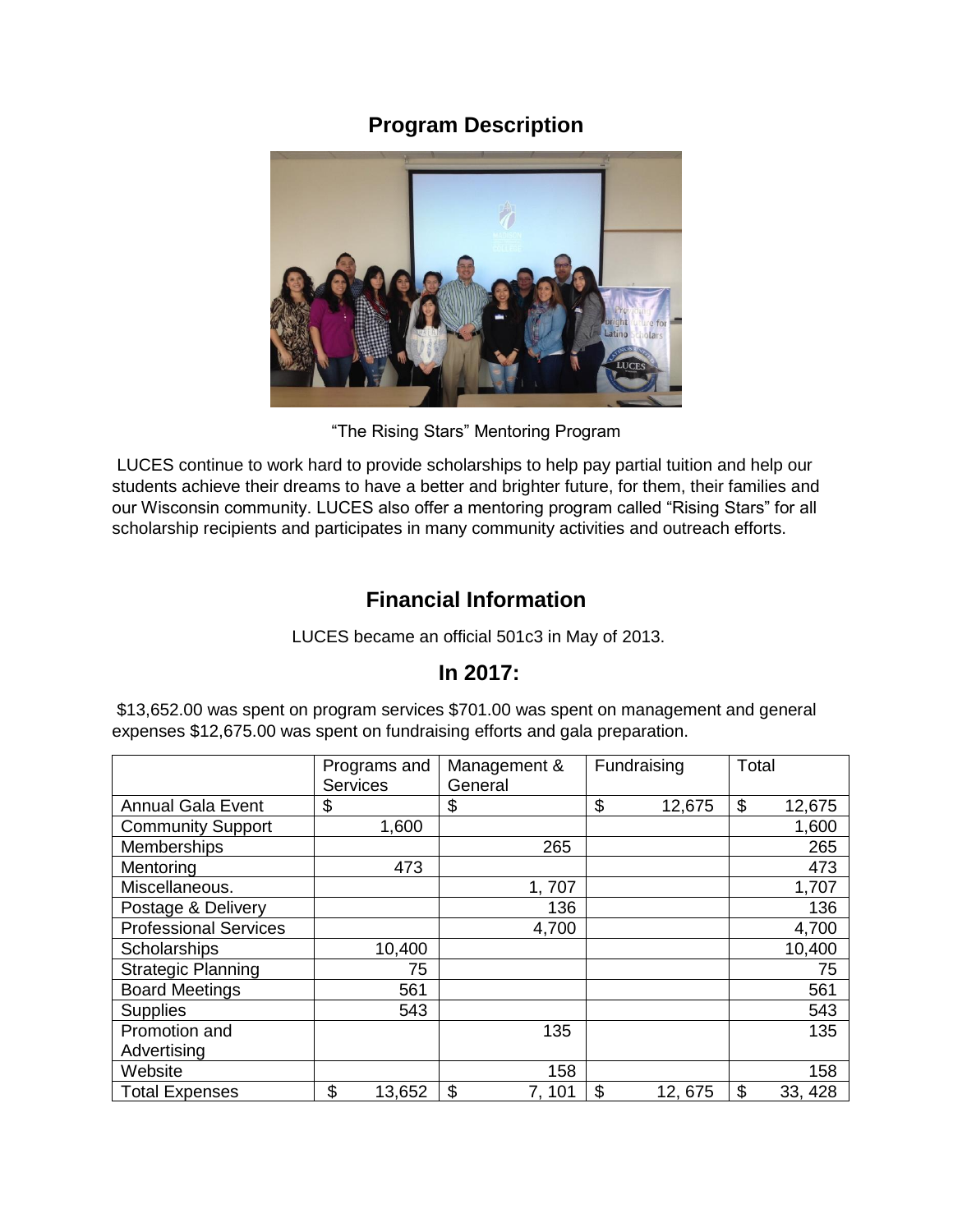## **2017 Gala Sponsors and Donors**

Nick and Judy Topitzes Foundation Alliant Energy Madison College UMOS BMO Harris Bank **Quartz** Edgewood College TDS HEP Program-Madison College MMG Law, LLC TC Carpet Centro Hispano of Dane County Columbus Family Restaurant Cuna Mutual Group Latino Education Council

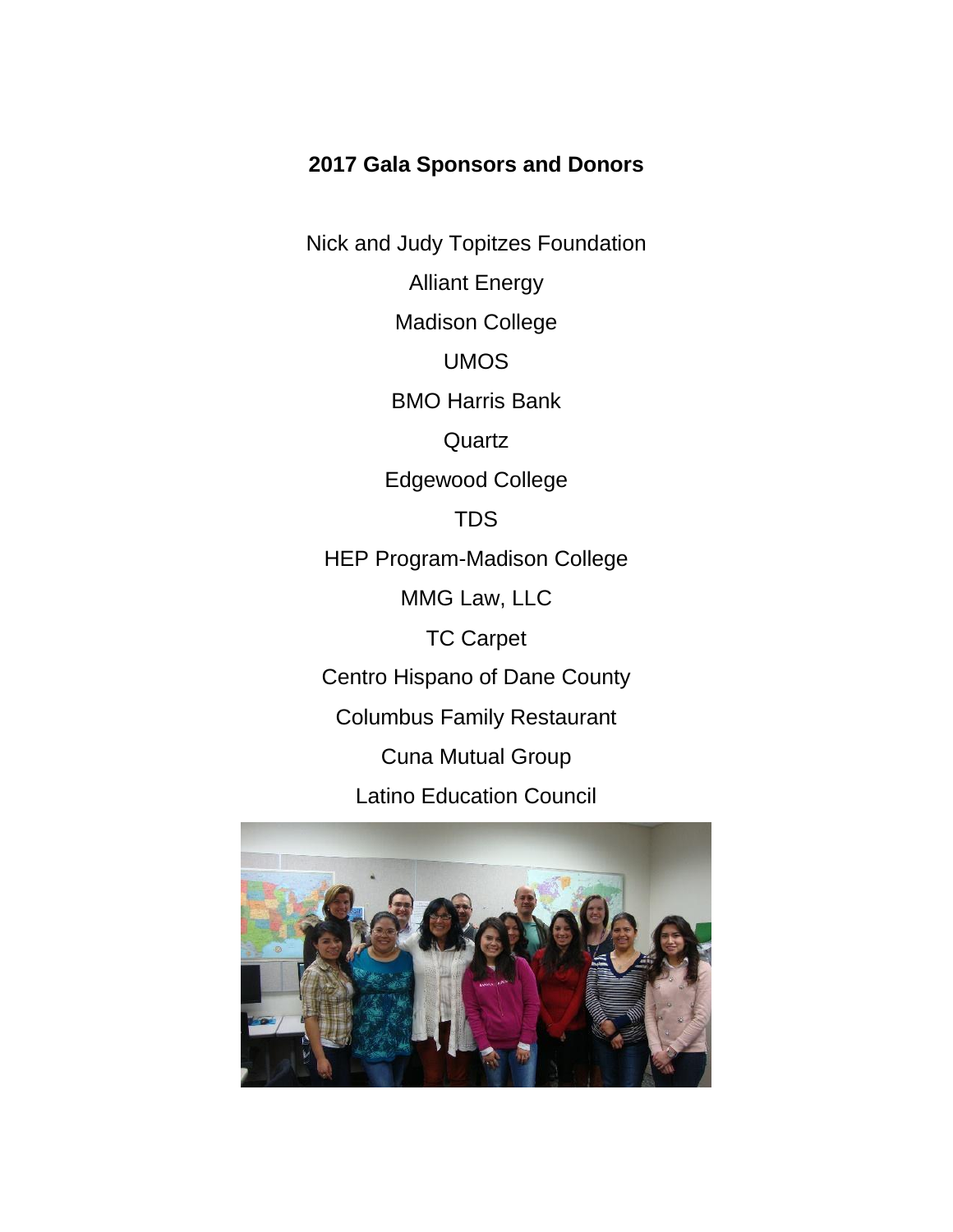#### **2017 Silent Action Donors**

Avon

Bartender 608 Intoxicologists & Cocktail Caterers, LLC

Café Costa Rica

Coco Vaa

Colectivo Coffee

Connie Mills Accessories

Contended Creatures

**Flemings** 

Food Fight Restaurant Group

Jennie Hernandez

Jessica Soto-Hernandez

Kelly Muldoon

Liliana's Restaurant

LUCES Board of Directors

Mad Cat

MadCity Martial Arts, LLC

Madre Yerba

Metcalfe's

Naples 15

Pump it Up

Rose Hernandez

Short Stack Eatery

Susan Stoehr

The Alvarado Real Estate Group

The Ina Company

The Madison Concourse Hotel